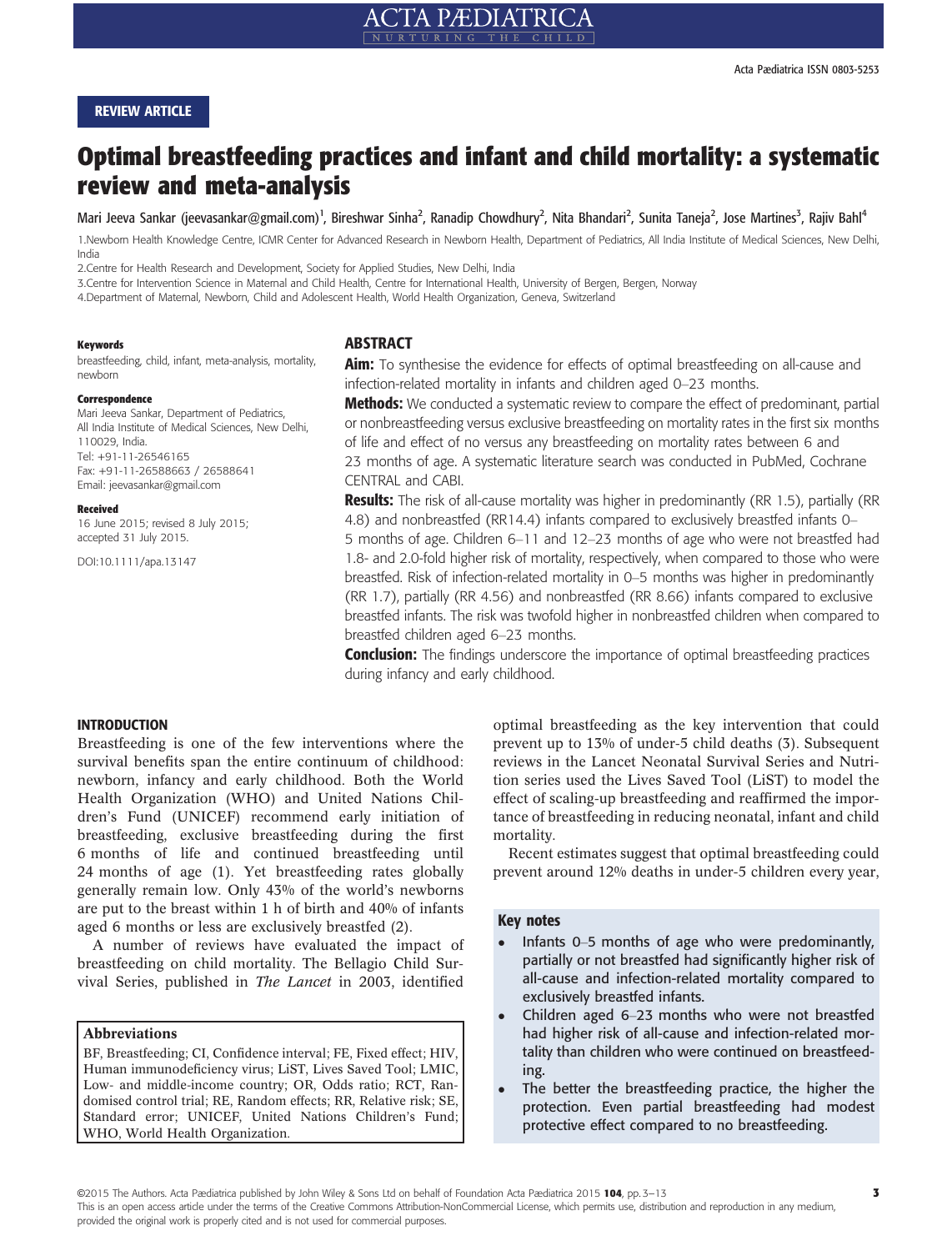amounting to around 800 000 lives in low- and middleincome countries (LMICs) (4). However, the systematic reviews that formed the evidence base for the estimates were either restricted to a specific age group, such as neonates (5), or examined the effect of breastfeeding on specific infections such as pneumonia and diarrhoea. Such a focused approach restricts the search of the available literature as well as selection of studies, thereby risking the exclusion of some studies that had reported on other beneficial effects of breastfeeding. Here, we systematically review the available literature and estimate the effects of optimal breastfeeding on (i) all-cause mortality and (ii) infection-related mortality in infants and children aged 0– 23 months.

## **METHODS**

## **Objectives**

To estimate the effect of suboptimal breastfeeding practices, namely predominant, partial or nonbreastfeeding in the first 6 months of life compared to exclusive breastfeeding and nonbreastfeeding between 6 and 23 months of age compared to any breastfeeding on (i) all-cause mortality and (ii) infection-related infant and child mortality rates.

## Types of studies

We included randomised controlled trials (RCTs), both cluster randomised and quasi-randomised trials as well as observational studies – prospective/retrospective cohort and case–control – that had evaluated the effects of predominant/ partial/nonbreastfeeding in the first 6 months of life or the effects of nonbreastfeeding beyond 6 months of life in infants and children aged 6–23 months. Studies that reported allcause mortality or mortality due to infectious causes were included. We excluded studies that provided information on only one of the infectious causes (e.g. deaths due to diarrhoea alone) or enrolled potentially HIV-exposed infants due to risk of confounding by HIV status.

#### Types of participants

Studies that enrolled infants and children aged 2 years or less were considered for inclusion.

#### Types of intervention/exposure

Exposure: Predominant, partial or nonbreastfeeding in first 6 months (objective 1); nonbreastfeeding between 6 and 23 months of age (objective 2).

Control: Exclusive breastfeeding in first 6 months of life (objective 1); any breastfeeding between 6 and 23 months of age (objective 2).

#### Outcomes and definitions

All-cause mortality and infection-related mortality were evaluated in the following time periods: 0–5 months, 6– 11 months and 12–23 months of age. Infection-related mortality included deaths due to any infection including sepsis, meningitis, pneumonia, diarrhoea, measles, malaria, etc. The current WHO definitions were used for classifying breastfeeding exposure categories (6).

## Search methods for identification of studies

We searched published literature from PubMed (Medline), Cochrane Library and CABI Global Health databases to identify studies examining the effects of breastfeeding on neonate, infant or child mortality. Panel 1 provides the search strategy used for searching PubMed. Similar terms were used for searching the other databases. No language restrictions were applied.

Three review authors (BS, RC and MJS) screened the titles and abstracts independently to identify potentially relevant citations. The full texts of all potentially relevant articles were retrieved and independently assessed for eligibility using predefined inclusion criteria, and data were extracted. Any disagreements or discrepancies between reviewers were resolved by discussion and, if necessary, by consulting the fourth review author (ST).

#### Data extraction

For studies that met the final inclusion criteria, double-data abstraction using standardised forms was performed to capture study identifiers and context, study design and limitations, intervention/exposure specifics (breastfeeding categories as per WHO definitions (6) and outcome effects (mortality). For each outcome, the total number of participants and the number of participants experiencing an event in different groups were extracted.

#### Statistical analysis

Data entry and meta-analysis were performed with user written programs on Stata 11.2 software (StataCorp, College Station, TX, USA). Pooled estimates of the outcome measures were calculated from the relative risks (RR) and 95% confidence intervals (CI)/standard errors (SE) of the individual studies by generic inverse variance method by the user written 'metan' command in Stata. For studies that provided odds ratios (OR), we converted the effect size to RR and then used these in the meta-analysis, whenever possible. The intention was to include the largest number of studies for the analyses. We examined for heterogeneity among the included studies by inspecting the forest plots and quantifying the impact of heterogeneity using a measure of the degree of inconsistency in the studies' results  $(I^2)$ statistic). We used the fixed-effect model if the  $I^2$  statistic was less than 60%; if the  $I^2$  was 60% or more, we used the random-effects model providing no major causes for heterogeneity could be identified.

Two separate analyses were performed to evaluate the effects of suboptimal breastfeeding practices in infants aged 0–5 months and subsequent mortality. In the first, we compared the effect of exclusive breastfeeding with other categories, strictly following the WHO definitions of breastfeeding categories. In the second, we collapsed the two breastfeeding categories – exclusive and predominant – to form a combined category and then compared this with the remaining categories in the 0- to 5-month age group.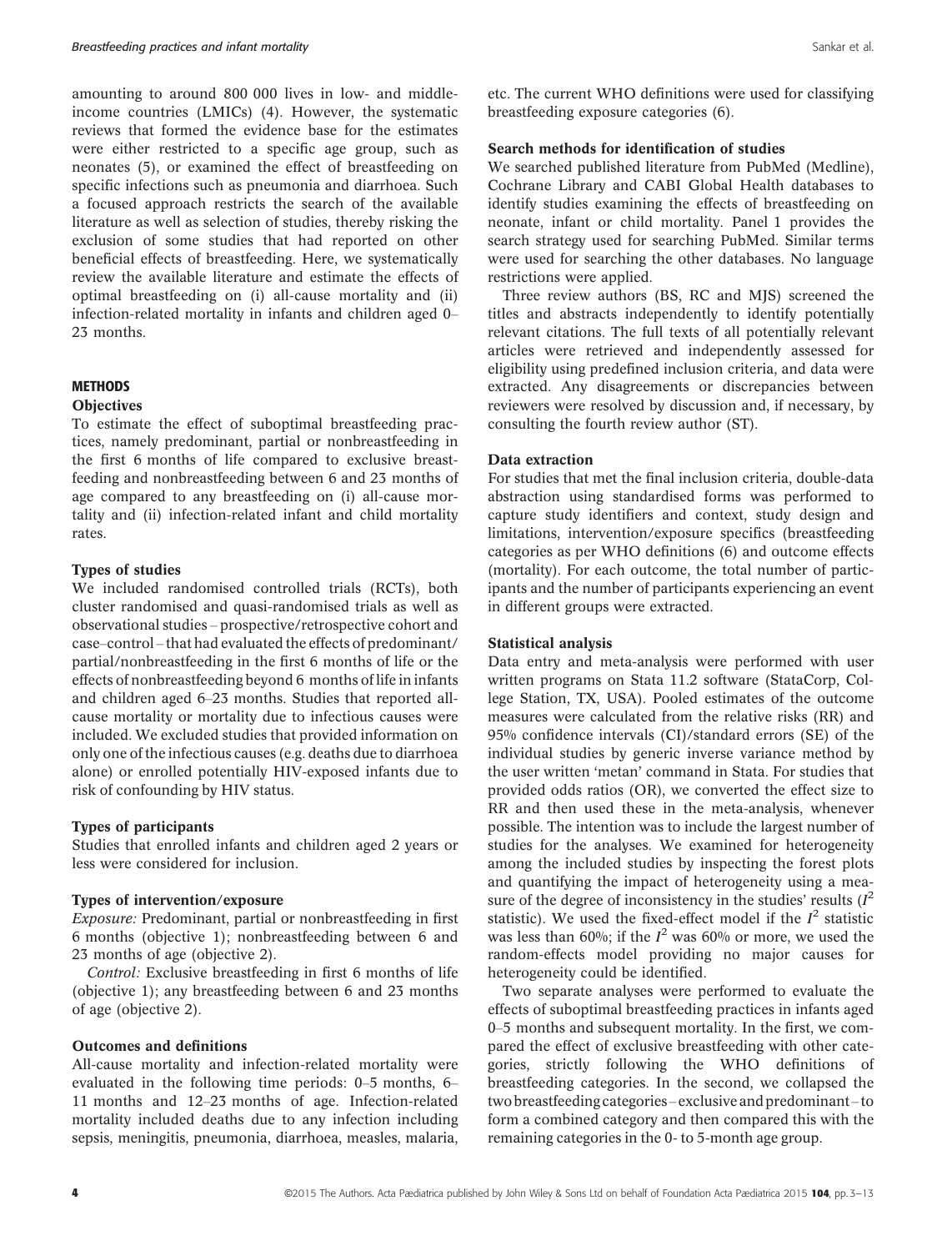|                          | Table 1 Brief description of studies included in the review |      |                  |            |                            |             |                              |                 |                         |                                      |                                                              |
|--------------------------|-------------------------------------------------------------|------|------------------|------------|----------------------------|-------------|------------------------------|-----------------|-------------------------|--------------------------------------|--------------------------------------------------------------|
|                          |                                                             |      |                  |            |                            |             | <b>Breastfeeding</b>         |                 | Results                 | (Infection-related<br><b>Results</b> |                                                              |
| S No.                    | Author                                                      | Year | Country          | Setting    | Study Design               | Sample Size | <b>Groups Assessed</b>       | Age             | (All-cause mortality)   | mortality)                           | Comments                                                     |
| $\overline{\phantom{m}}$ | Arifeen (9)                                                 | 2001 | Bangladesh       | Urban      | Cohort                     | 1677        | Predominant                  | $3$ days-       | $1.88(1.12 - 3.17)$     | $1.86(0.74 - 4.67)$                  | Effect sizes for some                                        |
|                          |                                                             |      |                  | Slum,      |                            |             | vs. exdusive                 | 5 months        |                         |                                      | comparisons not                                              |
|                          |                                                             |      |                  | LMIC       |                            |             | Partial vs. exclusive        | $3$ days-       | $2.4(1.52 - 3.8)$       | $2.87(1.31 - 6.31)$                  | provided in original                                         |
|                          |                                                             |      |                  |            |                            |             |                              | 5 months        |                         |                                      | study; the same                                              |
|                          |                                                             |      |                  |            |                            |             | Partial vs.                  | $3-28$ days     | $1.94(0.58 - 6.43)$     | $1.6(0.4 - 7.01)$                    | were obtained                                                |
|                          |                                                             |      |                  |            |                            |             | predominant                  |                 |                         |                                      | from Lamberti                                                |
|                          |                                                             |      |                  |            |                            |             | Partial vs. excl./           | $3 d - 28 d$    | $1.33(0.61 - 2.94)$     | $1.54(0.38 - 6.11)$                  | et al. (21,22)                                               |
|                          |                                                             |      |                  |            |                            |             | predominant                  |                 |                         |                                      |                                                              |
|                          |                                                             |      |                  |            |                            |             | No vs. exclusive             | $3$ days-       | $21.6(12.3 - 37.9)$     | $3.81(0.67 - 21.7)$                  |                                                              |
|                          |                                                             |      |                  |            |                            |             |                              | 5 months        |                         |                                      |                                                              |
|                          |                                                             |      |                  |            |                            |             | No vs. predominant           | $3-28$ days     | 1.94 (0.58-6.43)        | $1.11(0.06-19.8)$                    |                                                              |
|                          |                                                             |      |                  |            |                            |             | No vs. partial               | $3-28$ days     | $1.46(0.4 - 5.29)$      | $0.62(0.03 - 11.9)$                  |                                                              |
|                          |                                                             |      |                  |            |                            |             | No vs. excl./                | $3-28$ days     | $1.92(0.58 - 6.25)$     | $1.02(0.06 - 18.0)$                  |                                                              |
|                          |                                                             |      |                  |            |                            |             | predominant                  |                 | 5.66 (1.86-17.2)        | 2.05 (0.26-16.06)                    |                                                              |
|                          |                                                             |      |                  |            |                            |             |                              |                 |                         | 7.66 (2.64-22.3)                     |                                                              |
|                          |                                                             |      |                  |            |                            |             | No vs. any                   | 6-9 months      |                         |                                      |                                                              |
|                          |                                                             |      |                  |            |                            |             | No vs. any                   | $9 - 11$ months |                         |                                      |                                                              |
| $\sim$                   | <b>Bahl</b> (11)                                            | 2005 | Ghana            | Urban/     | Secondary data<br>from RCT | 9424        | Predominant vs.              | 6-26 weeks      | $1.11(0.6-2.07)$        | $1.52(0.61 - 4.55)$                  | Effect sizes for some                                        |
|                          |                                                             |      | India            | Periurban, |                            |             | exdusive                     |                 |                         |                                      | comparisons not                                              |
|                          |                                                             |      | Peru             | LMIC       |                            |             | Partial vs. exclusive        | 6-26 weeks      | $1.88(1.02 - 3.49)$     | 2.99 (1.22-8.78)                     | provided in original                                         |
|                          |                                                             |      |                  |            |                            |             | Partial vs.                  | 6-26 weeks      | $1.69(1.1-2.61)$        | $1.96(1.11 - 3.51)$                  | study; the same                                              |
|                          |                                                             |      |                  |            |                            |             | predominant                  |                 |                         |                                      | were obtained from                                           |
|                          |                                                             |      |                  |            |                            |             | Partial vs. excl./           | 6-26 weeks      | $1.69(1.1-2.63)$        | $2.17(1.26-3.72)$                    | Lamberti                                                     |
|                          |                                                             |      |                  |            |                            |             | predominant                  |                 |                         |                                      | et al. (21,22)                                               |
|                          |                                                             |      |                  |            |                            |             | <b>Vo vs. exclusive</b>      | 6-26 weeks      | 8.99 (4.29-18.8)        | $12.9(3.95 - 45.4)$                  |                                                              |
|                          |                                                             |      |                  |            |                            |             | No vs. predominant           | 6-26 weeks      | 8.08 (4.45-4.7)         | $8.53(3.31-19.6)$                    |                                                              |
|                          |                                                             |      |                  |            |                            |             | No vs. partial               | 6-26 weeks      | 4.77 (2.65-8.61)        | 4.35 (1.72-9.71)                     |                                                              |
|                          |                                                             |      |                  |            |                            |             | No vs. excl./                | 6-26 weeks      | $(4.55 - 14.3)$<br>8.33 | $9.42(3.7-21.0)$                     |                                                              |
|                          |                                                             |      |                  |            |                            |             | predominant                  |                 |                         |                                      |                                                              |
| $\sim$                   | Awasthi (10)                                                | 1991 | India            | LMIC       | Cohort                     | 507         | No vs. excl./                | $0 - 6$ months  | $1.63(0.88 - 3.01)$     | $1.51(0.77-2.96)$                    | Infants in 'BF group'                                        |
|                          |                                                             |      |                  |            |                            |             | predominant                  |                 |                         |                                      | were considered to                                           |
|                          |                                                             |      |                  |            |                            |             |                              |                 |                         |                                      | be exclusive/                                                |
|                          |                                                             |      |                  |            |                            |             |                              |                 |                         |                                      | predominantly<br>breastfed                                   |
|                          |                                                             |      |                  |            |                            |             |                              |                 |                         |                                      |                                                              |
| 4                        | Srivastava (18)                                             | 1994 | (Patna)<br>India | LMIC       | Cohort                     | 500         | predominant<br>No vs. excl./ | 0-6 months      | $1.62(1.07 - 2.47)$     | $1.73(1.09 - 2.75)$                  | were considered to<br>Infants in 'BF group'<br>be exclusive/ |
|                          |                                                             |      |                  |            |                            |             |                              |                 |                         |                                      | predominantly                                                |
|                          |                                                             |      |                  |            |                            |             |                              |                 |                         |                                      | breastfed                                                    |
|                          |                                                             |      |                  |            |                            |             |                              |                 |                         |                                      |                                                              |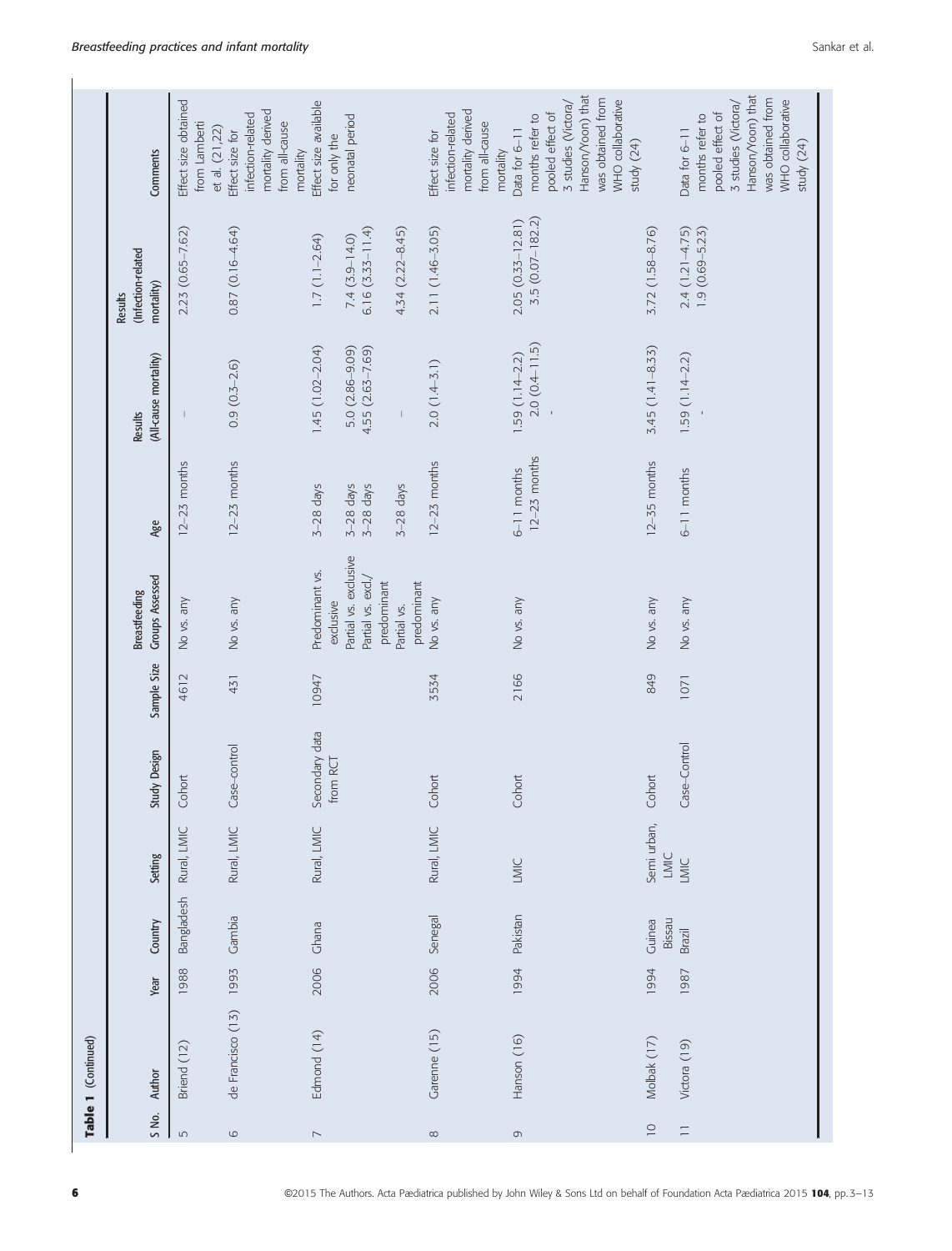|               | Table 1 (Continued)                                                 |      |            |                                     |              |      |                                                     |                                 |                                    |                                             |                                                                                                                                             |
|---------------|---------------------------------------------------------------------|------|------------|-------------------------------------|--------------|------|-----------------------------------------------------|---------------------------------|------------------------------------|---------------------------------------------|---------------------------------------------------------------------------------------------------------------------------------------------|
|               | S No. Author                                                        | Year | Country    | Setting                             | Study Design |      | Sample Size Groups Assessed<br><b>Breastfeeding</b> | Age                             | (All-cause mortality)<br>Results   | (Infection-related<br>mortality)<br>Results | Comments                                                                                                                                    |
| $\geq$        | Yoon (20)                                                           |      |            | 1996 Philippines Urban, LMIC Cohort |              | 9682 | No vs. any                                          | $12-23$ months<br>$6-11$ months | $1.59(1.14-2.2)$<br>$1.4(0.6-2.9)$ | $1.62(0.67 - 3.92)$<br>$1.2(0.59 - 2.45)$   | Hanson/Yoon) that<br>was obtained from<br>WHO collaborative<br>3 studies (Victora/<br>months refers to<br>pooled effect of<br>Data for 6-11 |
| $\frac{1}{2}$ | Study Team (8)<br>Ghana VAST                                        |      | 1994 Chana | Rural, LMIC                         | Cohort       | 1099 | No vs. any                                          | $12-24$ months                  | $7.9(1.2 - 53.2)$                  | $9.1(1.38 - 60.06)$                         | mortality derived<br>infection-related<br>from all-cause<br>study (24)<br>Effect size for<br>mortality                                      |
|               | Baseline mortality rates available for Arifeen 114/1000 and Victora |      |            |                                     | 40/1000.     |      |                                                     |                                 |                                    |                                             |                                                                                                                                             |

For infants aged 6 months and above, we derived two estimates for all-cause mortality (6- to 11-month and 12- to 23-month time periods) and a single estimate for infectionrelated mortality (6–23 months age). The proportion of infectious deaths was available for all but two studies (information provided in the study or obtained from the study authors). For the remaining two studies, we assumed the infection-related mortality to be 90% based on the study setting and the data from other studies. (Panel S1 and Table S1). We used the Guideline Development Tool (GDT) developed by the GRADE Working Group for assigning the quality of evidence (7).

#### RESULTS

We conducted the search in October 2014. Of the total 19 636 citations retrieved in the search, 18 874 were excluded after screening the title. Of the remaining, 57 full-text articles were assessed for eligibility after screening the abstract. Finally, a total of 13 articles were included in the review (8–20) (Fig 1). Of these, nine were prospective cohort studies, two were case–control studies, and two were secondary analyses from RCTs. About half of the studies were from Africa ( $n = 6$ ), while the others were conducted

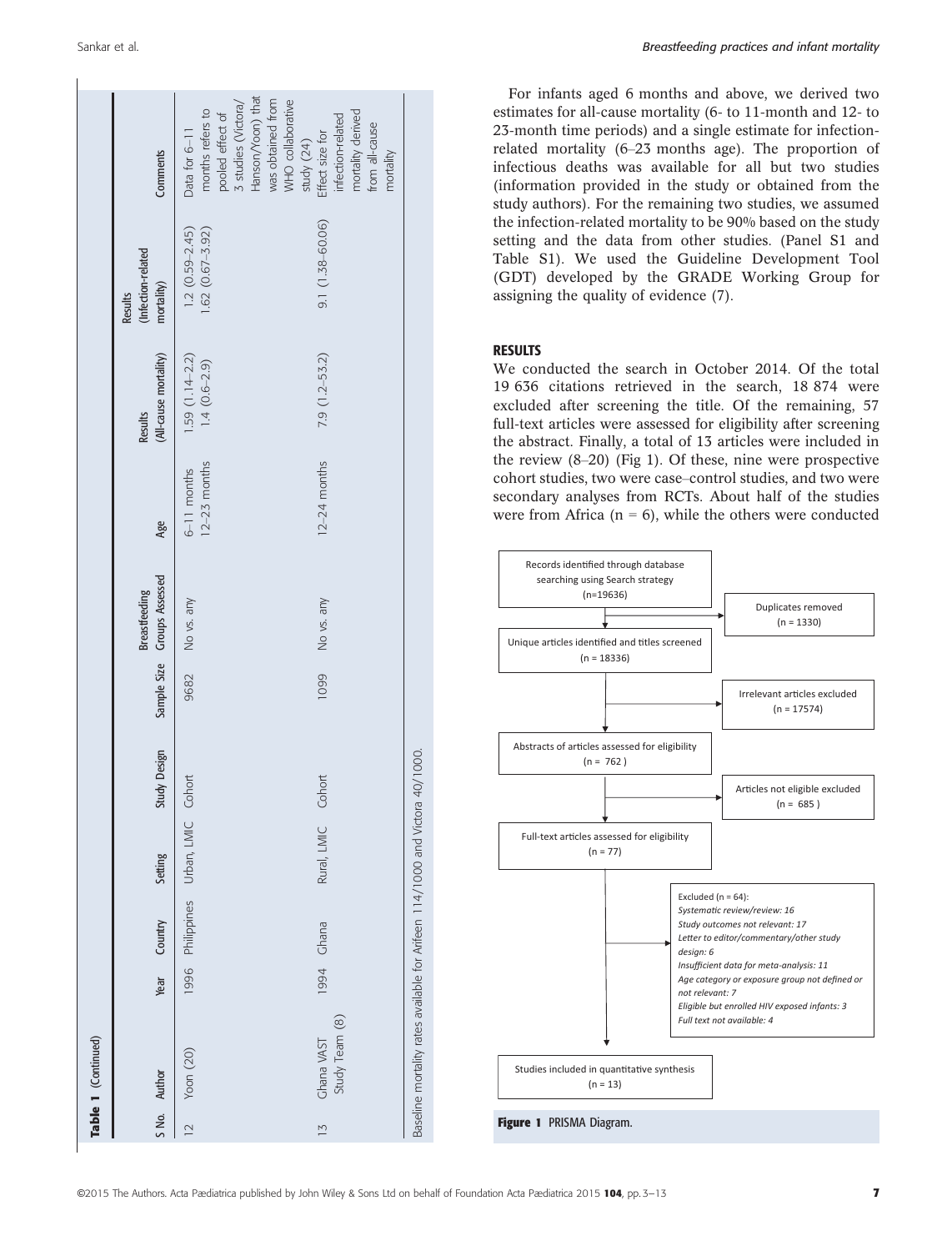in Latin America ( $n = 2$ ), South-East Asia ( $n = 5$ ), Eastern Mediterranean  $(n = 1)$  and the Western Pacific  $(n = 1)$ regions (Table 1). One study reported data from three different regions.

#### All-cause mortality

Table 2 depicts the pooled effects of respective breastfeeding practices on all-cause mortality (Table S1 lists the individual studies included under each comparison). When compared to exclusively breastfed infants, predominantly breastfed infants aged 0–5 months had 48% more risk of mortality (RR 1.48, 95% CI 1.14–1.92, three studies); the risk of mortality was almost threefold higher in partially breastfed infants (RR 2.84, 95% CI 1.63–4.97, three studies) and 14-fold higher in infants who were not breastfed (RR 14.4, 95% CI 6.13–33.9; two studies) (Fig 2). When the two breastfeeding categories – exclusive and predominant – were combined and then compared with other categories, infants who were partially breastfed and not breastfed were found to have 2.3- and 2.5-fold higher risk of mortality, respectively (Table 2). Compared to breastfed infants and children 6–23 months of age, those who were not breastfed had about 1.8- and 2.0-fold increase in the risk of mortality in 6–11 months and 12– 23 months of age, respectively (Table 2).

Among all breastfeeding groups, there was a dose– response relation between different breastfeeding exposure categories and the risk of mortality. When compared to predominantly and partially breastfed infants, those who were not breastfed had 6.1- and 3.9-fold increase in the risk of mortality in 0–5 months of age (Table 2).

| <b>Table 2</b> Effect of respective breastfeeding (BF) on all-cause mortality |                                           |                |  |  |  |  |  |  |  |
|-------------------------------------------------------------------------------|-------------------------------------------|----------------|--|--|--|--|--|--|--|
| BF practice                                                                   | Relative risk (95% CI) Number of studies* |                |  |  |  |  |  |  |  |
| Predominant, partial or no BF vs. exclusive BF in 0–5 months of age           |                                           |                |  |  |  |  |  |  |  |
| <b>Exclusive BE</b>                                                           | 1.0                                       |                |  |  |  |  |  |  |  |
| Predominant BF                                                                | $1.48(1.13-1.92)$                         | 3              |  |  |  |  |  |  |  |
| Partial BF                                                                    | $2.84(1.63-4.97)$                         | 3              |  |  |  |  |  |  |  |
| No BF                                                                         | $14.4(6.13 - 33.9)$                       | $\mathcal{L}$  |  |  |  |  |  |  |  |
| Partial, no BF vs. predominant BF in 0-5 months of age                        |                                           |                |  |  |  |  |  |  |  |
| Predominant BF                                                                | 1.0                                       |                |  |  |  |  |  |  |  |
| Partial BF                                                                    | $1.6(1.09-2.33)$                          | $\overline{2}$ |  |  |  |  |  |  |  |
| No BF                                                                         | $6.09(3.57-10.4)$                         | $\mathcal{P}$  |  |  |  |  |  |  |  |
| Partial, no BF vs. exclusive/predominant BF in 0-5 months of age              |                                           |                |  |  |  |  |  |  |  |
| Exclusive or predominant BF                                                   | 1.0                                       |                |  |  |  |  |  |  |  |
| Partial BF                                                                    | $2.27(1.66-3.1)$                          | 3              |  |  |  |  |  |  |  |
| No BF                                                                         | $2.47(1.86 - 3.3)$                        | $\overline{4}$ |  |  |  |  |  |  |  |
| Partial vs. no BF in 0-5 months of age                                        |                                           |                |  |  |  |  |  |  |  |
| Partial BF                                                                    | 1.0                                       |                |  |  |  |  |  |  |  |
| No BF                                                                         | $3.89(2.28 - 6.65)$                       | $\mathcal{L}$  |  |  |  |  |  |  |  |
| Any vs. no BF in infants aged $6-23$ months                                   |                                           |                |  |  |  |  |  |  |  |
| Any BF                                                                        | 1.0                                       |                |  |  |  |  |  |  |  |
| No BF 6-11 m                                                                  | $1.76(1.28 - 2.41)$                       | $\overline{4}$ |  |  |  |  |  |  |  |
| No BF 12-23 m                                                                 | $1.97(1.45 - 2.67)$                       | 6              |  |  |  |  |  |  |  |

\*Not all studies reported the respective infant feeding practices; the numbers of studies contributing to each comparison therefore differed.

#### Infection-related mortality

The pooled effects of respective breastfeeding practices on infection-related mortality are provided in Table 3 (Table S2 enlists the individual studies included under each comparison). When compared to exclusive breastfeeding, predominant breastfeeding had a 70% higher risk of infection-related mortality in infants aged 0–5 months (RR 1.7, 95% CI 1.18–2.45, three studies). The risk was 4.6- and 8.7-fold higher in partial and 'nonbreastfeeding' categories, respectively. When compared to the combined category of exclusive/predominant breastfeeding, infants who were partially breastfed had a 3.2-fold higher risk while those who were not breastfed had a 2.2-fold higher risk of infection-related mortality at 0–5 months of age (Table 3). Compared to breastfed infants and children 6–23 months of age, those who were not breastfed had 2.1-fold increase in the risk of mortality between 6 and 23 months of age (RR 2.09, 95% CI 1.68–2.60). The pooled effect did not differ when studies in which the infection-related mortality was derived from all-cause mortality were excluded (RR 2.26, 95% CI 1.71–3.0 vs. RR 1.85, 95% CI 1.31–2.62) (Fig. 3).

As observed with all-cause mortality, there was a dose– response effect between the different breastfeeding categories and the infection-related mortality as well. Infants who were not breastfed had 7.2- and 3.7-fold higher risks of mortality at 0–5 months of age, when compared to predominantly and partially breastfed infants (Table 3).

## Quality of evidence

Because of the type of studies included (cohort/case– control) and the serious risk of bias, the quality of evidence was very low to low for predominant/partial/nonbreastfeeding vs. exclusive breastfeeding in 0–5 months, as well as for the comparison of no vs. any breastfeeding at 6– 23 months of age with respect to all-cause and infectionrelated mortality (Table 4).

#### **DISCUSSION**

The major findings of the review were (1) significantly higher risks of all-cause and infection-related mortality with suboptimal breastfeeding practices in the first 2 years of life, (2) almost similar effect sizes for all-cause and infectionrelated mortality and (3) a dose–response effect relation among the different breastfeeding categories, with even partial breastfeeding having a modest protective effect when compared to nonbreastfeeding. The findings may not be necessarily 'new' in the true sense: the findings rather reaffirm and quantify the harmful effects of suboptimal breastfeeding practices.

How different are the results of the present review from those of the recently published reviews by Lamberti et al. (21,22)? For all-cause mortality, there was virtually no difference between our review and the previous reviews in the individual comparisons of predominant, partial or nonbreastfeeding with exclusive breastfeeding at 0– 5 months of age. All the reviews included the same studies, so identical results are expected. In contrast, the estimated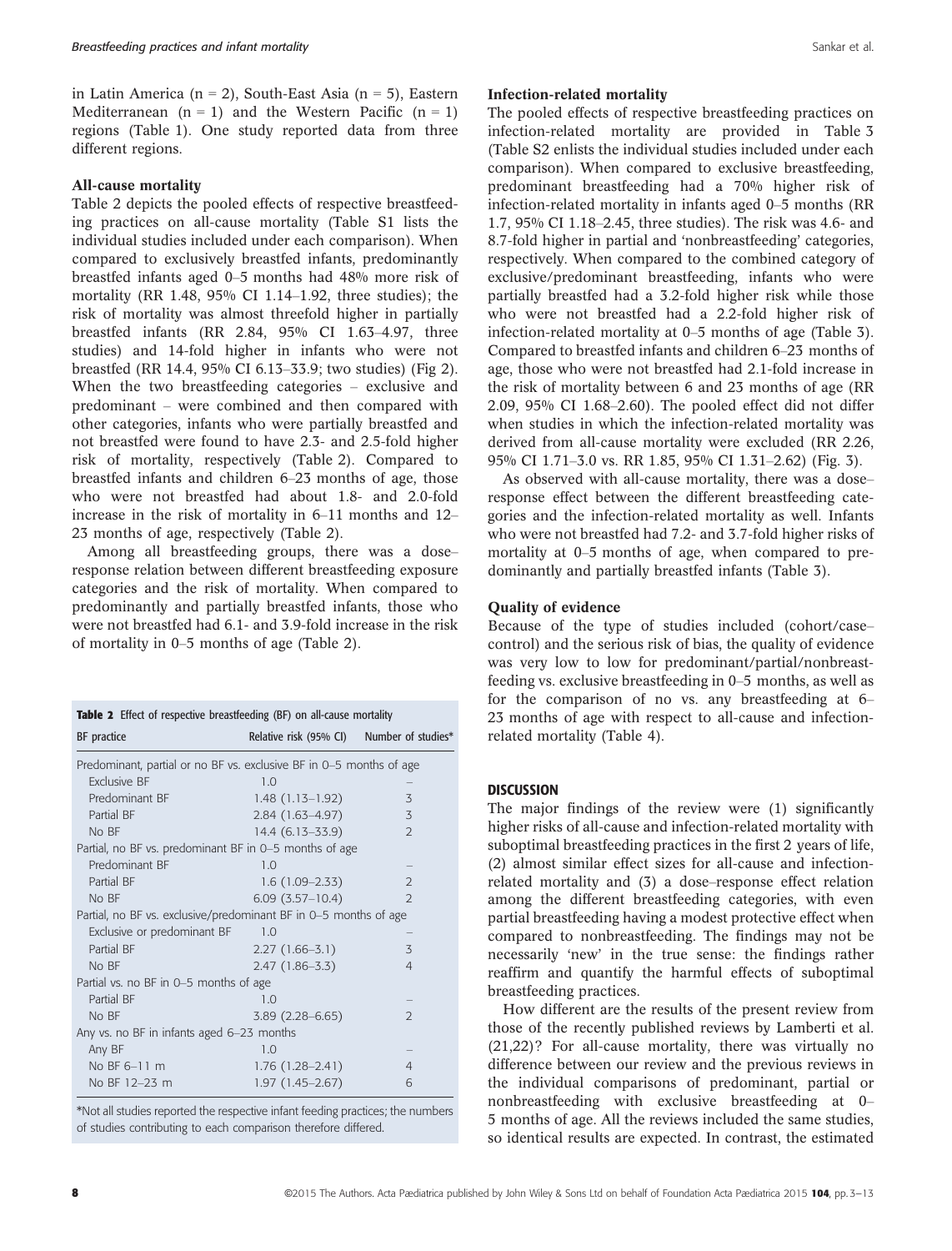| Study<br>ID                                       | ES (95% CI)          | %<br>Weight<br>(IV) |
|---------------------------------------------------|----------------------|---------------------|
| Predom vs. exclusive                              |                      |                     |
| Arifeen 2001                                      | 1.88 (1.12, 3.17)    | 25.66               |
| <b>Bahl 2005</b>                                  | 1.11 (0.60, 2.07)    | 18.11               |
| Edmond 2006                                       | 1.45 (1.02, 2.06)    | 56.22               |
| I-V Subtotal $(I-squared = 0.0\%, p = 0.437)$     | 1.48 (1.13, 1.92)    | 100.00              |
| D+L Subtotal                                      | 1.48 (1.13, 1.92)    |                     |
| Partial vs. exclusive                             |                      |                     |
| Arifeen 2001                                      | 2 40 (1 52, 3 80)    | 45.39               |
| <b>Bah</b> 2005                                   | 1.88 (1.02, 3.49)    | 25.19               |
| Edmond 2006                                       | 5.10 (2.89, 9.02)    | 29.42               |
| I-V Subtotal $(I - squared = 68.3\% , p = 0.043)$ | 2.82 (2.07, 3.84)    | 100.00              |
| D+L Subtotal                                      | 2.84 (1.63, 4.97)    |                     |
| No vs. exclusive                                  |                      |                     |
| Arifeen 2001                                      | 21.56 (12.26, 37.94) | 63.18               |
| Bahl 2005                                         | 8.99 (4.29, 18.84)   | 36.82               |
| I-V Subtotal $(I-squared = 70.5\% , p = 0.065)$   | 15 62 (9.97, 24.48)  | 100.00              |
| D+L Subtotal                                      | 14.40 (6.13, 33.85)  |                     |
| 0264                                              | 379                  |                     |

Figure 2 Suboptimal versus optimal breastfeeding in infants aged 0–5 months and all-cause mortality.

|           |  |  |  | <b>Table 3</b> Effect of respective breastfeeding (BF) practices on infection-related |
|-----------|--|--|--|---------------------------------------------------------------------------------------|
| mortality |  |  |  |                                                                                       |

| BF practice                                                         | Relative Risk (95% CI) | Number of studies |
|---------------------------------------------------------------------|------------------------|-------------------|
| Predominant, partial or no BF vs. exclusive BF at 0–5 months of age |                        |                   |
| Exclusive BF                                                        | 1.0                    |                   |
| Predominant BF                                                      | $1.7(1.18-2.45)$       | 3                 |
| Partial BF                                                          | $4.56(2.93 - 7.11)$    | 3                 |
| No BF                                                               | $8.66(3.19-23.5)$      | $\overline{2}$    |
| Partial, no BF vs. predominant BF at 0-5 months of age              |                        |                   |
| Predominant BF                                                      | 1.0                    |                   |
| Partial BF                                                          | $2.64(1.74-4.0)$       | 3                 |
| No BF                                                               | $7.16(3.06 - 16.8)$    | $\overline{2}$    |
| Partial, no BF vs. exclusive/predominant BF at 0-5 months of age    |                        |                   |
| Exclusive or predominant BF                                         | 1.0                    |                   |
| Partial BF                                                          | $3.21(2.17-4.74)$      | 3                 |
| No BF                                                               | $2.17(1.54 - 3.07)$    | $\overline{4}$    |
| Partial vs. no BF at 0–5 months of age                              |                        |                   |
| Partial BF                                                          | 1.0                    |                   |
| No BF                                                               | 3.74 (1.63-8.59)       | 2                 |
| Any vs. no BF in infants aged $6-23$ months                         |                        |                   |
| Any BF                                                              | 1.0                    |                   |
| No BF 6-23 months                                                   | $2.09(1.68-2.60)$      | q*                |

\*9 studies providing data for 14 time periods.

effect sizes for the comparison of no versus any breastfeeding at 6–23 months of age were quite different from that of the previous reviews (Table S3). Our pooled effects were more conservative: RR 1.76 (95% CI 1.28–2.41) and RR 1.97 (95% CI 1.45–2.67) at 6–11 and 12–23 months, respectively, when compared to the reported effect sizes of RR 5.66 (95% CI 1.86–17.2) and RR 2.23 (95% CI 0.65– 7.59) for the two time periods in a previous review (21). We included more studies: four and six studies, respectively, while the previous review had only one study each in the two time periods.

The other outcome of the review – the effect of breastfeeding practices on infection-related mortality – has not previously been reported in earlier reviews (21,22). These reviews reported only diarrhoea-specific or pneumoniaspecific mortality which precludes a direct comparison. The pooled effect sizes for infection-related mortality seem to be relatively modest when compared to that of diarrhoeaspecific mortality but not so when compared to that of pneumonia-specific mortality (Table S3). The discrepancy is possibly because (i) optimal breastfeeding practices are more protective against diarrhoea-specific than pneumoniaspecific mortality (19) and (ii) pneumonia-specific mortality being more common (23), infection-related mortality tends to approximate its effect size rather than that of diarrhoeaspecific mortality.

The LiST model currently uses only the effect sizes of pneumonia- and diarrhoea-specific mortality for evaluating the impact of optimal breastfeeding practices. This approach has its own pitfalls. It ignores the impact of breastfeeding on other causes of mortality such as neonatal sepsis, prematurity (particularly, necrotizing enterocolitis), measles, sudden infant death syndrome (SIDS). The currently used estimates are therefore likely to underesti-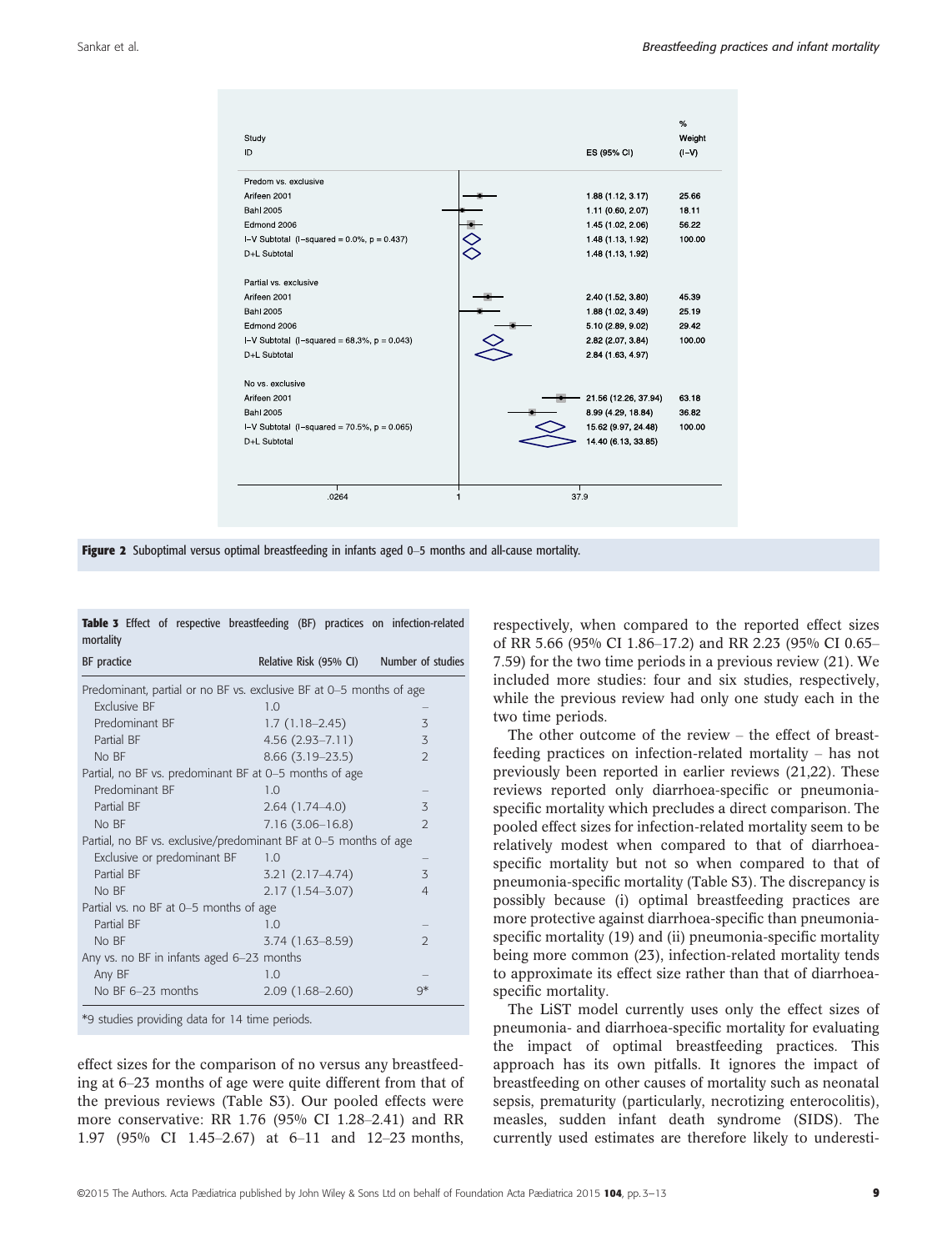| Study                                         |                     | %      |
|-----------------------------------------------|---------------------|--------|
| ID                                            | ES (95% CI)         | Weight |
|                                               |                     |        |
| Not converted                                 |                     |        |
| Victora 1987                                  | 2 40 (1 21, 4 75)   | 10.31  |
| Hanson 1994                                   | 3.50 (0.07, 182.19) | 0.31   |
| Yoon 1996                                     | 1.50 (0.83, 2.70)   | 13.82  |
| Arifeen 2001                                  | 2.05 (0.26, 16.06)  | 1.13   |
| Victora 1987                                  | 1.90 (0.69, 5.23)   | 4.69   |
| Yoon 1996                                     | 1.62 (0.67, 3.92)   | 6.18   |
| Briend 1988                                   | 2.23 (0.65, 7.62)   | 3 1 8  |
| Subtotal $(I - squared = 0.0\%, p = 0.970)$   | 1 85 (1 31, 2 62)   | 39.62  |
|                                               |                     |        |
| Converted                                     |                     |        |
| Arifeen 2001                                  | 7 66 (2 64, 22 23)  | 4.23   |
| Yoon 1996                                     | 1 20 (0.59, 2.45)   | 9.43   |
| Hanson 1994                                   | 2.05 (0.33, 12.81)  | 143    |
| Ghana VAST 1994                               | 9.12 (1.38, 60.07)  | 1.35   |
| Garenne 1986                                  | 2.11 (1.46, 3.05)   | 35.68  |
| de Franscisco 1993                            | 0.87(0.16, 4.64)    | 1.71   |
| Molbak 1994                                   | 3.72 (1.58, 8.76)   | 655    |
| Subtotal $(l$ -squared = 53 4%, $p = 0.045$ ) | 2.26 (1.71, 3.00)   | 60.38  |
|                                               |                     |        |
| Heterogeneity between groups: $p = 0.377$     |                     |        |
| Overall $(I - squared = 13.2\% , p = 0.309)$  | 2.09 (1.68, 2.60)   | 100.00 |
|                                               |                     |        |
|                                               |                     |        |
| 00549                                         | 182                 |        |
|                                               |                     |        |

Figure 3 No vs. any breastfeeding in infants aged 6-23 months and infection-related mortality. NB: 'Not converted' refers to studies that directly reported infectionrelated mortality, while 'converted' refers to those studies in which infection-related mortality was derived from the all-cause mortality and the proportion of infectionrelated deaths in the respective studies (see text).

mate the potential lives saved by scaling-up optimal breastfeeding practices in LMICs. In the current review, we have attempted to estimate the effect size for mortality due to any infection and not only due to diarrhoea or pneumonia. Our estimate is more likely to take account of 'other' infections such as neonatal sepsis, measles or malaria.

Having a more comprehensive effect size for infectionrelated mortality also allowed us to compare the effect sizes for all-cause and infection-related mortality. If optimal breastfeeding practices were to prevent only mortality due to infections and not due to other causes such as malformations, trauma and birth asphyxia, the effect size for allcause mortality should have been roughly half the effect size for infection-related mortality [because infectious causes other than AIDS account for only about 45% of under-5 mortality (23)], but our findings do not conform to the expected results. The effect sizes for all-cause mortality were almost the same as that of infection-related mortality for most comparisons. This could be explained if the studies included for estimating the pooled effects of all-cause mortality and infection-related mortality were different; differences in settings or baseline risks, for example, could result in totally independent effect sizes for the two. However, the studies included were mostly the same. The finding therefore raises a larger question: Should we be using the effect size for all-cause mortality instead of the effect size for infection-related mortality (or pneumonia-/ diarrhoea-specific mortality) to estimate the potential lives saved by optimal breastfeeding practices?

The quality of evidence was very low to low for both the outcomes. Given the importance of the intervention, the number of studies included in the review was also small (only 13 studies). While the lack of randomised controlled trials is understandable, the relative paucity of high-quality observational studies on such a crucial topic is rather baffling. There is an urgent need for large multicentre studies to evaluate the effects of optimal breastfeeding practices on both all-cause and infection-related mortality.

#### Strengths and limitations

Unlike previous reviews, we adopted a more inclusive approach to have more studies including those crossreferenced in the aforementioned reviews. Also, we estimated the effect sizes for infection-related mortality as a whole instead of focusing on only pneumonia- and diarrhoea-specific mortality. Our review has major limitations too. First, we did not include mortality due to exposure to HIV. The estimated infection-related mortality could still be an underestimate of the true effect, particularly in regions with high rates of deaths due to HIV exposure. Second, due to practical difficulties, we could not contact all the study authors to obtain the relative risks for some of the comparisons. Instead, we used the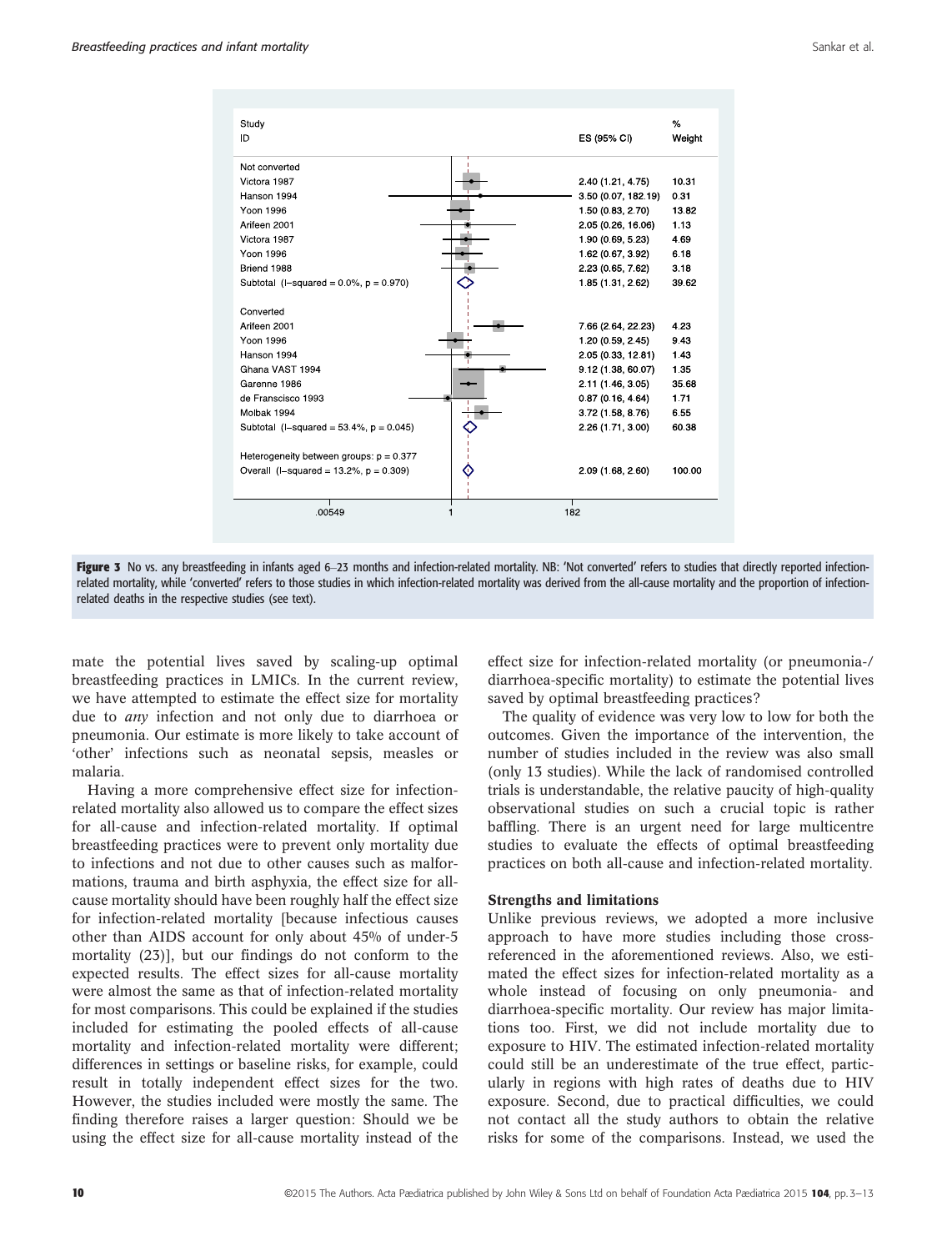| Quality assessment |                                                                                   |                            |                          |              |             | <b>Effect</b>       |                                                      |                 |
|--------------------|-----------------------------------------------------------------------------------|----------------------------|--------------------------|--------------|-------------|---------------------|------------------------------------------------------|-----------------|
| No. of studies     | Study design                                                                      | Risk of bias               | Inconsistency            | Indirectness | Imprecision | RR (95% CI)         | Quality                                              | Importance      |
|                    | All-cause mortality (0-5 months); Predominant vs. exclusive breastfeeding         |                            |                          |              |             |                     |                                                      |                 |
| 3                  | Cohort/secondary analyses<br>from RCTs                                            | Serious*                   | Not serious              | Not serious  | Not serious | RR 1.48 (1.13-1.92) | $\oplus$ $\oplus$ $\odot$<br><b>LOW</b>              | <b>CRITICAL</b> |
|                    | All-cause mortality (0-5 months); Partial vs. exclusive breastfeeding             |                            |                          |              |             |                     |                                                      |                 |
| 3                  | Cohort/secondary analyses Serious*<br>from RCTs                                   |                            | Not serious <sup>†</sup> | Not serious  | Not serious | RR 2.84 (1.63-4.97) | $\oplus$ $\oplus$ $\odot$<br>LOW                     | <b>CRITICAL</b> |
|                    | All-cause mortality (0-5 months); No vs. exclusive breastfeeding                  |                            |                          |              |             |                     |                                                      |                 |
| 2                  | Cohort/secondary analysis<br>from RCTs                                            | Serious*                   | Not serious $T$          | Not serious  | Not serious | RR 14.4 (6.13-33.8) | $\oplus$ $\oplus$ $\odot$<br>LOW                     | <b>CRITICAL</b> |
|                    | All-cause mortality (6-11 months); No vs. any breastfeeding                       |                            |                          |              |             |                     |                                                      |                 |
| $\overline{4}$     | Cohort/case-control                                                               | Very serious* <sup>*</sup> | Not serious <sup>†</sup> | Not serious  | Not serious | RR 1.76 (1.28-2.41) | $\bigoplus$<br><b>VERY LOW</b>                       | <b>CRITICAL</b> |
|                    | All-cause mortality (12-23 months); No vs. any breastfeeding                      |                            |                          |              |             |                     |                                                      |                 |
| 6                  | Cohort/case-control                                                               | Very serious* <sup>*</sup> | Not serious              | Not serious  | Not serious | RR 1.97 (1.45-2.67) | $\bigoplus$ $\bigodot$ $\bigodot$<br><b>VERY LOW</b> | <b>CRITICAL</b> |
|                    | Infection-related mortality (0-5 months); Predominant vs. exclusive breastfeeding |                            |                          |              |             |                     |                                                      |                 |
| 3                  | Cohort/secondary analyses<br>from RCTs                                            | Serious*                   | Not serious              | Not serious  | Not serious | RR 1.70 (1.18-2.45) | $\oplus$ $\oplus$ $\odot$<br>LOW                     | CRITICAL        |
|                    | Infection-related mortality (0-5 months); Partial vs. exclusive breastfeeding     |                            |                          |              |             |                     |                                                      |                 |
| 3                  | Cohort/secondary analyses Serious*<br>from RCTs                                   |                            | Not serious              | Not serious  | Not serious | RR 4.56 (2.93-7.11) | $\oplus$ OO<br>LOW                                   | CRITICAL        |
|                    | Infection-related mortality (0-5 months); No vs. exclusive breastfeeding          |                            |                          |              |             |                     |                                                      |                 |
| $\overline{2}$     | Cohort/secondary analysis<br>from RCTs                                            | Serious*                   | Not serious              | Not serious  | Not serious | RR 8.66 (3.19-23.5) | $\oplus$ $\oplus$ $\odot$<br>LOW                     | <b>CRITICAL</b> |
|                    | Infection-related mortality (6-23 months); No vs. any breastfeeding               |                            |                          |              |             |                     |                                                      |                 |
| 9                  | Cohort/case-control                                                               | Very serious* <sup>*</sup> | Not serious              | Not serious  | Not serious | RR 2.09 (1.68-2.60) | $\bigoplus$ $\bigodot$ $\bigodot$<br><b>VERY LOW</b> | <b>CRITICAL</b> |

<sup>†</sup>Moderate heterogeneity ( $l^2$ >60%) but effects of all studies in same direction.

‡ Reverse causality in some of the studies.

values provided in the previously published reviews. Because most of these values were unadjusted relative risks, the quality of evidence assigned was only very low to low. Third, for more than half of the studies included in the comparison of no vs. any breastfeeding at 6–23 months of age, we derived infection-related mortality from the allcause mortality. The approach has its limitation, but the results of 'sensitivity analysis' including only those studies that had reported infection-related mortality were not much different from the overall results (Fig. 3).

## **CONCLUSIONS**

The findings of the present review underscore the importance of optimal breastfeeding practices during infancy and early childhood. The pooled effect sizes – particularly that of infection-related mortality – obtained in the review could be used to more accurately estimate the number of potential lives saved by scaling-up the coverage of optimal breastfeeding practices.

### ACKNOWLEDGEMENTS

We wish to thank Dr Cesar Victora, Federal University of Pelotas, Brazil, for his highly valuable comments on the methodology of the review and help in data analysis and interpretation. We acknowledge Dr Nigel Rollins, WHO, Geneva, for his critical comments and Dr Sushil Kumar, University of Minnesota, Minneapolis, USA, for helping us in searching the various databases.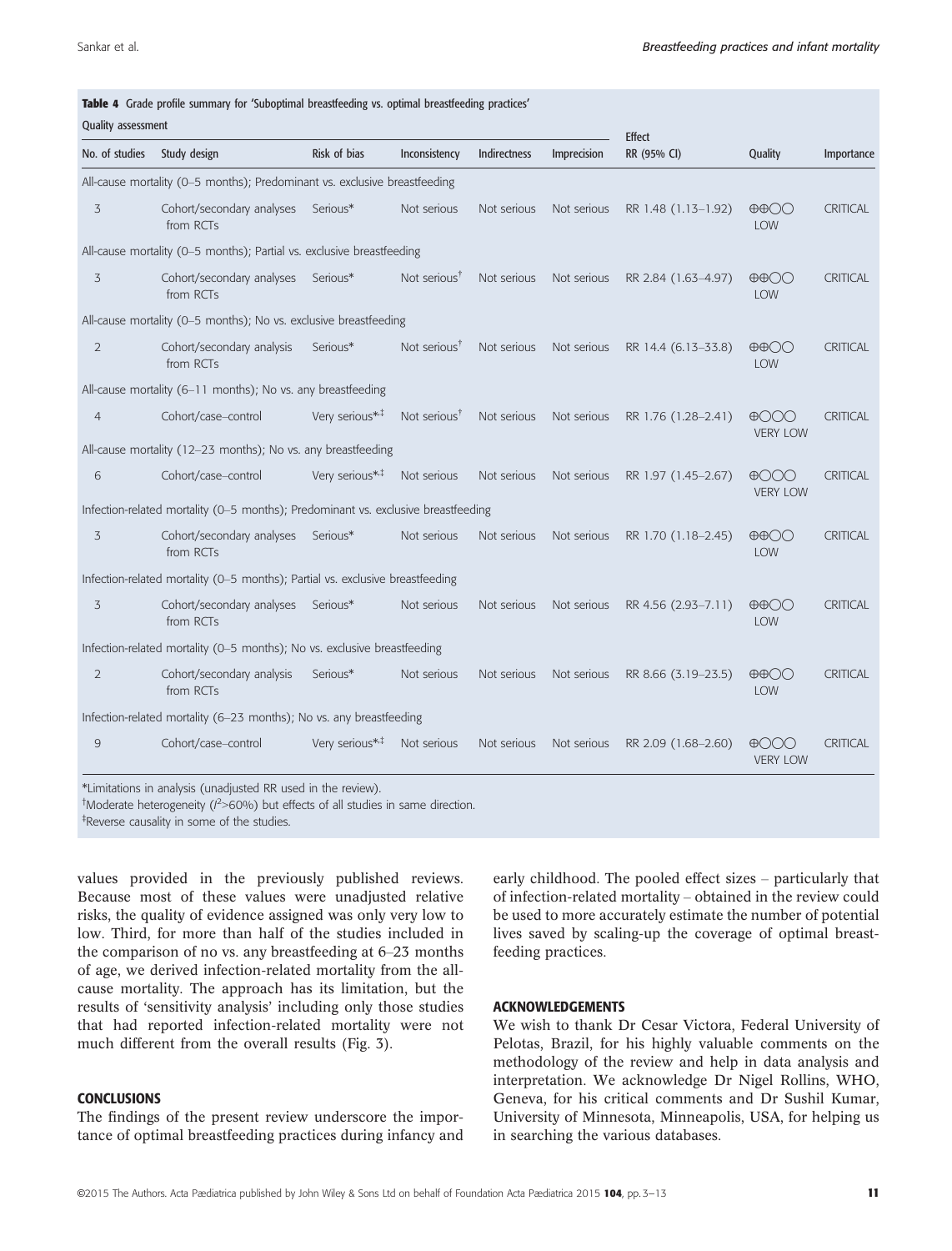## Panel 1. Search Strategy (PubMed)

- 1 (('breast feeding'[MeSH Terms] OR ('breast'[All Fields] AND 'feeding'[All Fields]) OR 'breast feeding'[All Fields] OR 'breastfeeding'[All Fields]) OR ('breast feeding'[MeSH Terms] OR ('breast'[All Fields] AND 'feeding'[All Fields]) OR 'breast feeding'[All Fields])) OR 'human milk'[All Fields] OR 'breast milk'[All Fields] OR ('exclusive breastfeeding'[All Fields] OR 'exclusive breast feeding'[All Fields]) OR continuation[All Fields] OR continuing[All Fields] OR continued[All Fields] OR 'stopping'[All Fields] OR stopped[All Fields] OR stop[All Fields]
- 2 ('mortality'[Subheading] OR 'mortality'[All Fields] OR 'mortality'[MeSH Terms]) OR ('infant mortality'[MeSH Terms] OR ('infant'[All Fields] AND 'mortality'[All Fields]) OR 'infant mortality'[All Fields] OR ('neonatal'[All Fields] AND 'mortality'[All Fields]) OR 'neonatal mortality'[All Fields]) OR ('infant mortality'[MeSH Terms] OR ('infant'[All Fields] AND 'mortality'[All Fields]) OR 'infant mortality'[All Fields]) OR ('child mortality'[MeSH Terms] OR ('child'[All Fields] AND 'mortality'[All Fields]) OR 'child mortality'[All Fields])
- 3 ('pneumonia'[MeSH Terms] OR 'pneumonia'[All Fields]) OR ('diarrhoea'[All Fields] OR 'diarrhea'[MeSH Terms] OR 'diarrhea'[All Fields]) OR ('sepsis'[MeSH Terms] OR 'sepsis'[All Fields]) OR ('infection'[MeSH Terms] OR 'infection'[All Fields] OR 'infections'[All Fields]) OR (preterm[All Fields] OR ('infant, premature'[MeSH Terms] OR ('infant'[All Fields] AND 'premature'[All Fields]) OR 'premature infant'[All Fields] OR 'prematurity'[All Fields])) OR ('malnutrition'[MeSH Terms] OR 'malnutrition'[All Fields])
- 4 (Addresses[ptyp] OR Autobiography[ptyp] OR Bibliography[ptyp] OR Biography[ptyp] OR pubmed books[filter] OR Case Reports [ptyp] OR Congresses[ptyp] OR Consensus Development Conference[ptyp] OR Directory[ptyp] OR Duplicate Publication[ptyp] OR Editorial[ptyp] OR Festschrift[ptyp] OR Guideline[ptyp] OR In Vitro[ptyp] OR Interview[ptyp] OR Lectures[ptyp] OR Legal Cases [ptyp] OR News[ptyp] OR Newspaper Article[ptyp] OR Personal Narratives[ptyp] OR Portraits[ptyp] OR Retracted Publication [ptyp] OR Twin Study[ptyp] OR Video-Audio Media[ptyp])
- 5 #1 AND (#2 OR #3)
- 6 #5 NOT #4

## CONFLICT OF INTEREST AND FUNDING STATEMENT

The authors have no conflicts of interest to disclose. The authors have no financial relationships relevant to this article to disclose.

## DISCLAIMER

The authors alone are responsible for the views expressed in this article and they do not necessarily represent the views, decisions or policies of the institutions with which they are affiliated.

#### References

- 1. WHO. Infant and Young Child feeding. Model Chapter for textbooks for medical students and allied health professionals. Geneva: World Health Organization, 2009.
- 2. Factsheet W. Infant and Young Child Feeding. Geneva: WHO, 2014.
- 3. Jones G, Steketee RW, Black RE, Bhutta ZA, Morris SS, Bellagio Child Survival Study G. How many child deaths can we prevent this year? Lancet 2003; 362: 65–71.
- 4. Black RE, Victora CG, Walker SP, Bhutta ZA, Christian P, de Onis M, et al. Maternal and child undernutrition and overweight in low-income and middle-income countries. Lancet 2013; 382: 427–51.
- 5. Khan J, Vesel L, Bahl R, Martines JC. Timing of breastfeeding initiation and exclusivity of breastfeeding during the first month of life: effects on neonatal mortality and morbidity–a systematic review and meta-analysis. Matern Child Health J 2015; 19: 468–79.
- 6. WHO. Indicators for Assessing Breastfeeding Practices. Geneva: World Health Organization, 1991.
- 7. GRADEpro GDT: GRADEpro Guideline Development Tool [Software]. McMaster University, 2015 (developed by Evidence Prime, Inc.). Available from<gradepro.org>.
- 8. Vitamin A supplementation in northern Ghana: effects on clinic attendances, hospital admissions, and child mortality. Ghana VAST Study Team. Lancet 1993; 342:7–12.
- 9. Arifeen S, Black RE, Antelman G, Baqui A, Caulfield L, Becker S. Exclusive breastfeeding reduces acute respiratory infection and diarrhea deaths among infants in Dhaka slums. Pediatrics 2001; 108: E67.
- 10. Awasthi S, Malik GK, Misra PK. Mortality patterns in breast versus artificially fed term babies in early infancy: a longitudinal study. Indian Pediatr 1991; 28: 243–8.
- 11. Bahl R, Frost C, Kirkwood BR, Edmond K, Martines J, Bhandari N, et al. Infant feeding patterns and risks of death and hospitalization in the first half of infancy: multicentre cohort study. Bull World Health Organ 2005; 83: 418–26.
- 12. Briend A, Wojtyniak B, Rowland MG. Breast feeding, nutritional state, and child survival in rural Bangladesh. Br Med J (Clin Res Ed) 1988; 296: 879–82.
- 13. de Francisco A, Morris J, Hall AJ, Armstrong Schellenberg JR, Greenwood BM. Risk factors for mortality from acute lower respiratory tract infections in young Gambian children. Int J Epidemiol 1993; 22: 1174–82.
- 14. Edmond KM, Zandoh C, Quigley MA, Amenga-Etego S, Owusu-Agyei S, Kirkwood BR. Delayed breastfeeding initiation increases risk of neonatal mortality. Pediatrics 2006;  $117: e380 - 6$
- 15. Garenne M, Fontaine O. Assessing probable causes of death using a standardized questionnaire: a study in rural Senegal. Bull World Health Organ 2006; 84: 248–53.
- 16. Hanson LA, Ashraf R, Zaman S, Karlberg J, Lindblad BS, Jalil F. Breast feeding is a natural contraceptive and prevents disease and death in infants, linking infant mortality and birth rates. Acta Paediatr 1994; 83: 3–6.